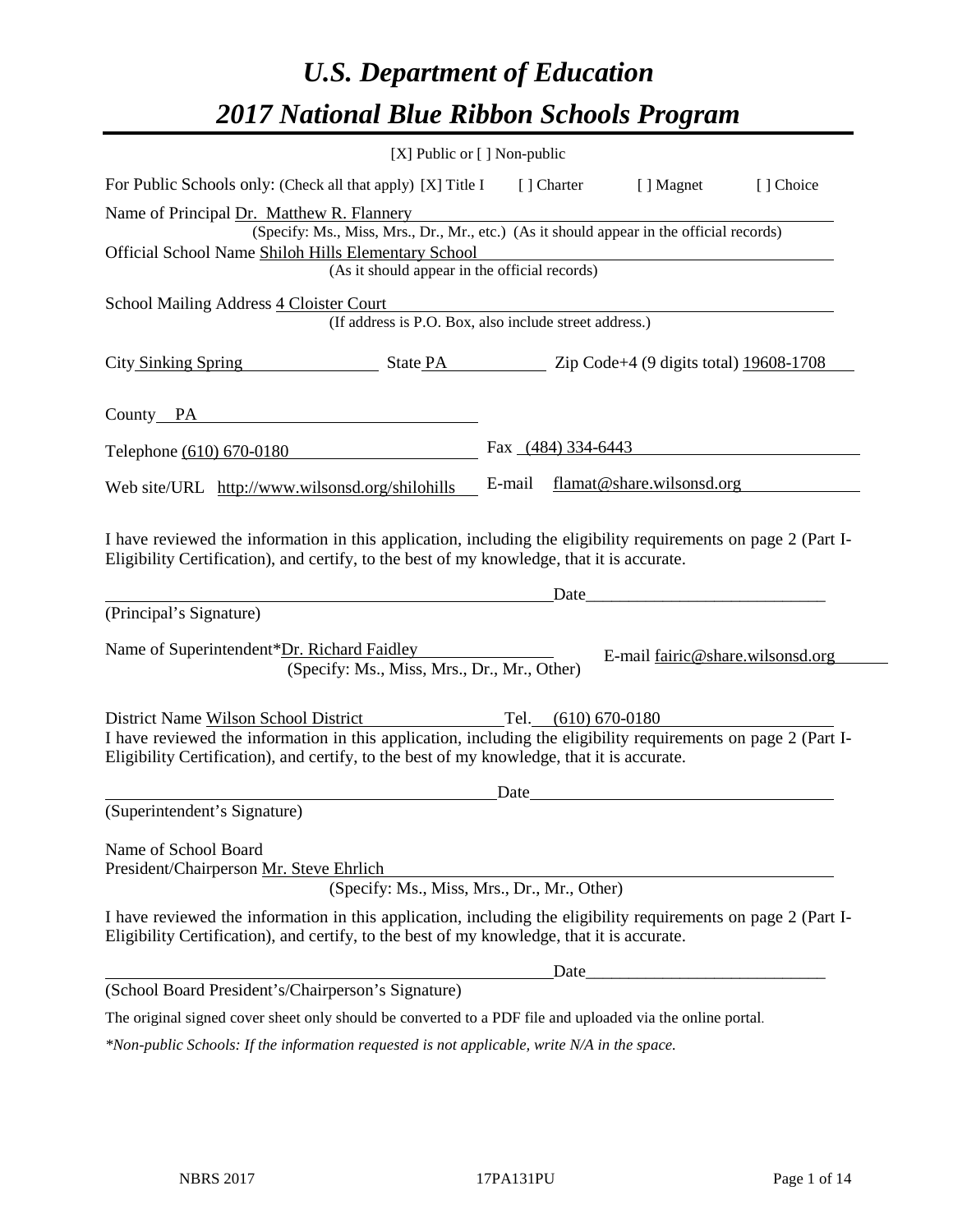The signatures on the first page of this application (cover page) certify that each of the statements below, concerning the school's eligibility and compliance with U.S. Department of Education and National Blue Ribbon Schools requirements, are true and correct.

- 1. The school configuration includes one or more of grades K-12. (Schools on the same campus with one principal, even a K-12 school, must apply as an entire school.)
- 2. All nominated public schools must meet the state's performance targets in reading (or English language arts) and mathematics and other academic indicators (i.e., attendance rate and graduation rate), for the all students group and all subgroups, including having participation rates of at least 95 percent using the most recent accountability results available for nomination.
- 3. To meet final eligibility, all nominated public schools must be certified by states prior to September 2017 in order to meet all eligibility requirements. Any status appeals must be resolved at least two weeks before the awards ceremony for the school to receive the award.
- 4. If the school includes grades 7 or higher, the school must have foreign language as a part of its curriculum.
- 5. The school has been in existence for five full years, that is, from at least September 2011 and each tested grade must have been part of the school for the past three years.
- 6. The nominated school has not received the National Blue Ribbon Schools award in the past five years: 2012, 2013, 2014, 2015, or 2016.
- 7. The nominated school has no history of testing irregularities, nor have charges of irregularities been brought against the school at the time of nomination. The U.S. Department of Education reserves the right to disqualify a school's application and/or rescind a school's award if irregularities are later discovered and proven by the state.
- 8. The nominated school has not been identified by the state as "persistently dangerous" within the last two years.
- 9. The nominated school or district is not refusing Office of Civil Rights (OCR) access to information necessary to investigate a civil rights complaint or to conduct a district-wide compliance review.
- 10. The OCR has not issued a violation letter of findings to the school district concluding that the nominated school or the district as a whole has violated one or more of the civil rights statutes. A violation letter of findings will not be considered outstanding if OCR has accepted a corrective action plan from the district to remedy the violation.
- 11. The U.S. Department of Justice does not have a pending suit alleging that the nominated school or the school district as a whole has violated one or more of the civil rights statutes or the Constitution's equal protection clause.
- 12. There are no findings of violations of the Individuals with Disabilities Education Act in a U.S. Department of Education monitoring report that apply to the school or school district in question; or if there are such findings, the state or district has corrected, or agreed to correct, the findings.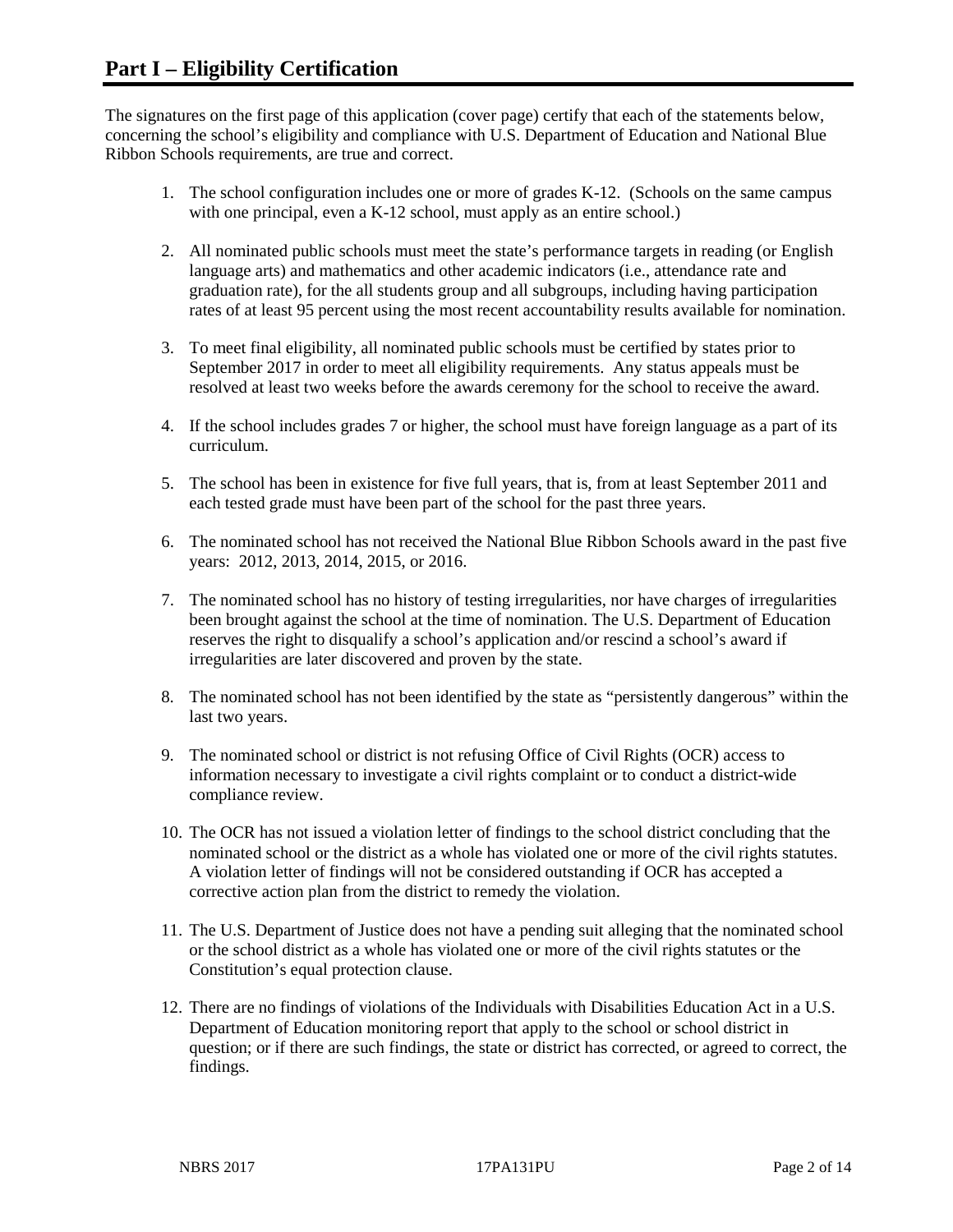#### **Data should be provided for the most recent school year (2016-2017) unless otherwise stated.**

#### **DISTRICT**

1. Number of schools in the district  $\frac{5}{2}$  Elementary schools (includes K-8) (per district designation): 2 Middle/Junior high schools 1 High schools 0 K-12 schools

#### 8 TOTAL

**SCHOOL** (To be completed by all schools)

- 2. Category that best describes the area where the school is located:
	- [] Urban or large central city [ ] Suburban with characteristics typical of an urban area [X] Suburban [ ] Small city or town in a rural area [ ] Rural
- 3. Number of students as of October 1, 2016 enrolled at each grade level or its equivalent in applying school:

| Grade                           | # of         | # of Females | <b>Grade Total</b> |
|---------------------------------|--------------|--------------|--------------------|
|                                 | <b>Males</b> |              |                    |
| <b>PreK</b>                     | 0            | $\theta$     | 0                  |
| $\mathbf K$                     | 48           | 34           | 82                 |
| $\mathbf{1}$                    | 40           | 46           | 86                 |
| $\overline{2}$                  | 48           | 41           | 89                 |
| 3                               | 60           | 52           | 112                |
| 4                               | 46           | 42           | 88                 |
| 5                               | 39           | 47           | 86                 |
| 6                               | 0            | 0            | 0                  |
| 7                               | 0            | 0            | 0                  |
| 8                               | 0            | 0            | 0                  |
| 9                               | 0            | 0            | 0                  |
| 10                              | 0            | 0            | 0                  |
| 11                              | 0            | 0            | 0                  |
| 12 or higher                    | 0            | 0            | 0                  |
| <b>Total</b><br><b>Students</b> | 281          | 262          | 543                |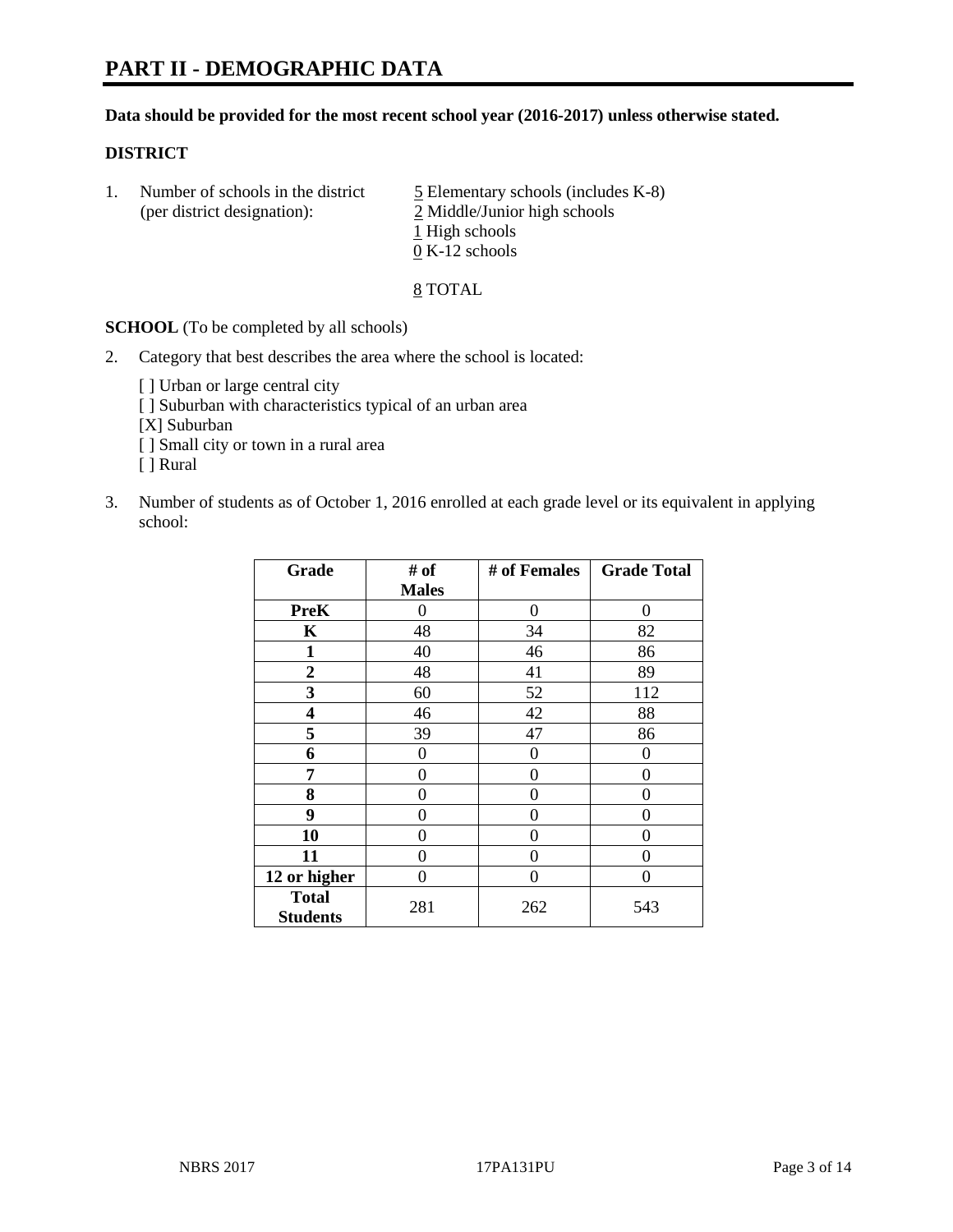the school: 3 % Asian

4. Racial/ethnic composition of  $1\%$  American Indian or Alaska Native 5 % Black or African American 13 % Hispanic or Latino 0 % Native Hawaiian or Other Pacific Islander 73 % White 5 % Two or more races **100 % Total**

(Only these seven standard categories should be used to report the racial/ethnic composition of your school. The Final Guidance on Maintaining, Collecting, and Reporting Racial and Ethnic Data to the U.S. Department of Education published in the October 19, 2007 *Federal Register* provides definitions for each of the seven categories.)

5. Student turnover, or mobility rate, during the 2015 – 2016 school year: 7%

This rate should be calculated using the grid below. The answer to (6) is the mobility rate.

| <b>Steps For Determining Mobility Rate</b>         | Answer |
|----------------------------------------------------|--------|
| (1) Number of students who transferred to          |        |
| the school after October 1, 2015 until the         | 14     |
| end of the 2015-2016 school year                   |        |
| (2) Number of students who transferred             |        |
| <i>from</i> the school after October 1, 2015 until | 27     |
| the end of the 2015-2016 school year               |        |
| (3) Total of all transferred students [sum of      | 41     |
| rows $(1)$ and $(2)$ ]                             |        |
| (4) Total number of students in the school as      | 568    |
| of October 1, 2015                                 |        |
| (5) Total transferred students in row (3)          | 0.072  |
| divided by total students in row (4)               |        |
| $(6)$ Amount in row $(5)$ multiplied by 100        |        |

6. English Language Learners (ELL) in the school:  $3\%$ 

16 Total number ELL

Specify each non-English language represented in the school (separate languages by commas): Abkhazian, Chinese(Mandarin), Creole & pidgins (other), Fulah, Mandingo, Punjabi, Pushto, Romanian, Russian, Spanish, Tagalog, Telegu, Urdu, Vietnamese

| Students eligible for free/reduced-priced meals: | <u>32</u> % |
|--------------------------------------------------|-------------|
| Total number students who qualify:               | <u>172</u>  |

8. Students receiving special education services:  $15\%$ 81 Total number of students served

Indicate below the number of students with disabilities according to conditions designated in the Individuals with Disabilities Education Act. Do not add additional conditions. It is possible that students may be classified in more than one condition.

| 16 Autism                             | 0 Orthopedic Impairment                               |
|---------------------------------------|-------------------------------------------------------|
| 1 Deafness                            | 17 Other Health Impaired                              |
| 0 Deaf-Blindness                      | 17 Specific Learning Disability                       |
| 0 Emotional Disturbance               | 26 Speech or Language Impairment                      |
| $1$ Hearing Impairment                | 0 Traumatic Brain Injury                              |
| 0 Mental Retardation                  | $\underline{0}$ Visual Impairment Including Blindness |
| $\underline{0}$ Multiple Disabilities | 3 Developmentally Delayed                             |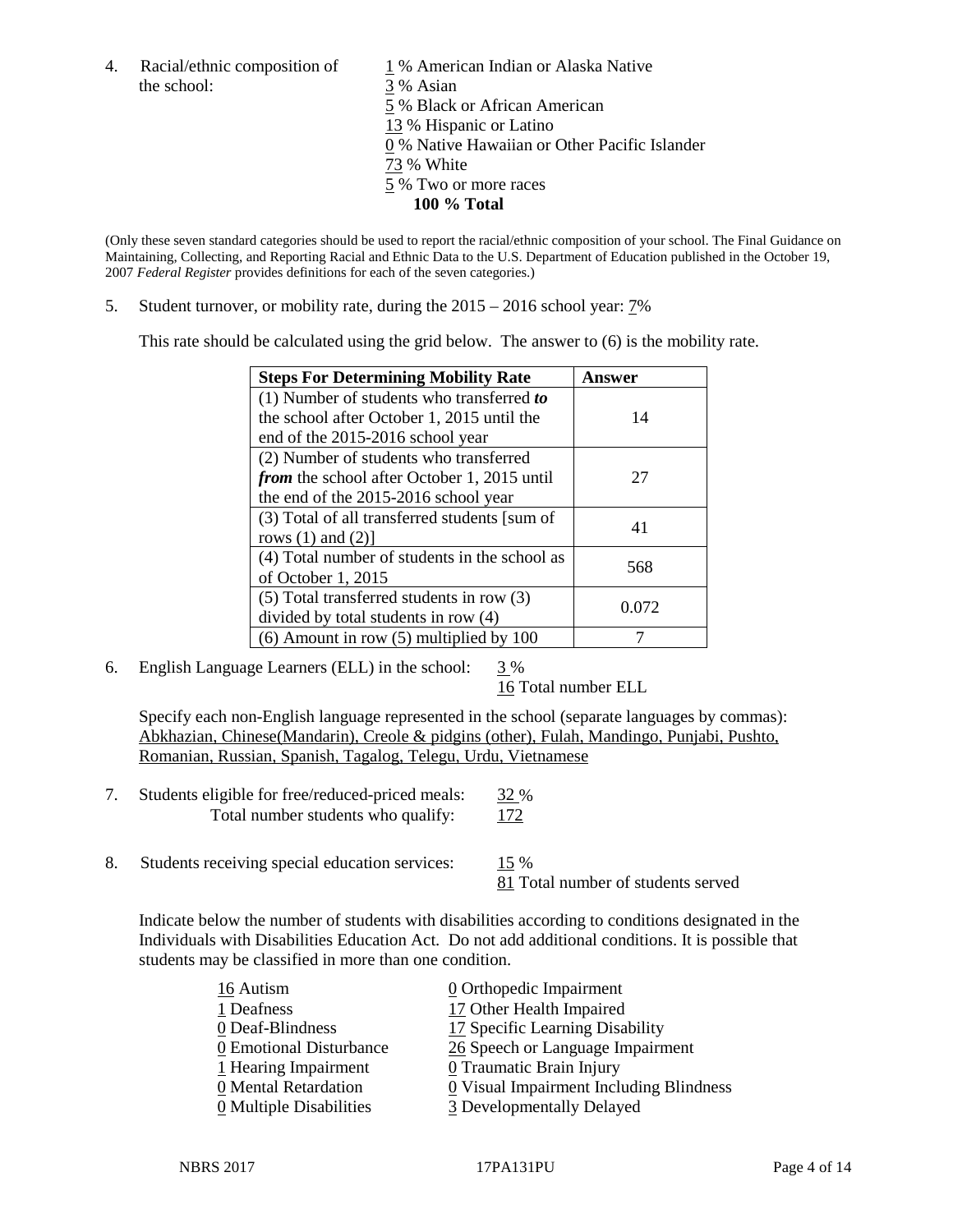- 9. Number of years the principal has been in her/his position at this school: 5
- 10. Use Full-Time Equivalents (FTEs), rounded to nearest whole numeral, to indicate the number of school staff in each of the categories below:

|                                        | <b>Number of Staff</b>   |
|----------------------------------------|--------------------------|
| Administrators                         |                          |
| Classroom teachers including those     |                          |
| teaching high school specialty         | 25                       |
| subjects                               |                          |
| Resource teachers/specialists/coaches  |                          |
| e.g., reading, math, science, special  | 20                       |
| education, enrichment, technology,     |                          |
| art, music, physical education, etc.   |                          |
| Paraprofessionals under the            |                          |
| supervision of a licensed professional | 16                       |
| supporting single, group, or classroom |                          |
| students.                              |                          |
| Student support personnel              |                          |
| e.g., guidance counselors, behavior    |                          |
| interventionists, mental/physical      |                          |
| health service providers,              | $\boldsymbol{\varDelta}$ |
| psychologists, family engagement       |                          |
| liaisons, career/college attainment    |                          |
| coaches, etc.                          |                          |

- 11. Average student-classroom teacher ratio, that is, the number of students in the school divided by the FTE of classroom teachers, e.g., 22:1 231:1
- 12. Show daily student attendance rates. Only high schools need to supply yearly graduation rates.

| <b>Required Information</b> | 2015-2016 | 2014-2015 | 2013-2014 | 2012-2013 |     |
|-----------------------------|-----------|-----------|-----------|-----------|-----|
| Daily student attendance    | 96%       | 96%       | 97%       | 96%       | 96% |
| High school graduation rate | 0%        | 0%        | 0%        | 9%        | 0%  |

#### 13. **For high schools only, that is, schools ending in grade 12 or higher.**

Show percentages to indicate the post-secondary status of students who graduated in Spring 2016.

| <b>Post-Secondary Status</b>                  |    |
|-----------------------------------------------|----|
| Graduating class size                         |    |
| Enrolled in a 4-year college or university    | 0% |
| Enrolled in a community college               | 0% |
| Enrolled in career/technical training program | 0% |
| Found employment                              | 0% |
| Joined the military or other public service   | 0% |
| Other                                         |    |

14. Indicate whether your school has previously received a National Blue Ribbon Schools award.  $Yes$  No  $X$ 

If yes, select the year in which your school received the award.

15. In a couple of sentences, provide the school's mission or vision statement.

Empowering our students to create their own future.

16. **For public schools only**, if the school is a magnet, charter, or choice school, explain how students are chosen to attend.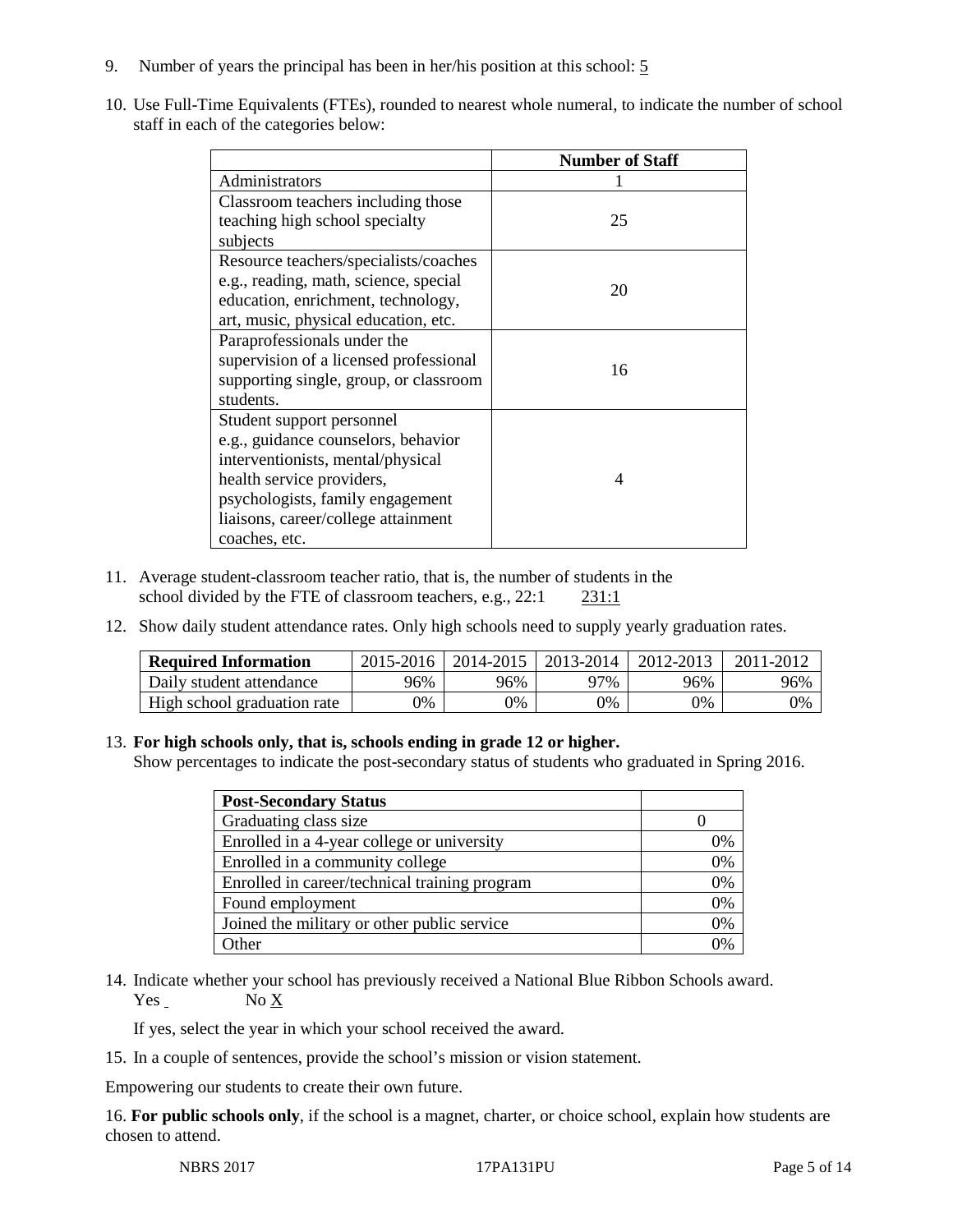# **PART III – SUMMARY**

Shiloh Hills is one of five K-5 elementary schools in the Wilson School District, located near Reading in Eastern Pennsylvania. Shiloh Hills is nestled between the continual growth and development of Spring Township and the rural farmlands of Eastern Lancaster County. It opened its doors in 2000, but enrollment has increased drastically by 250 students over the past years as a result of redistricting efforts necessitated by the closing of two small neighborhood schools. The addition of new students and staff had the potential to disrupt the school community, but through the collaborative efforts of the principal, who was one of the new staff members, the professional staff and parents, the new additions to Shiloh Hills became part of an already proud community. Thus begun the journey and goal of transforming a good school into a great school.

The current enrollment of this Title I school is 540 students, with approximately 30% of our children receiving free or reduced breakfast and lunch. Shiloh Hills' top demographic populations include 72% Caucasian, 13% Hispanic and 7% African American. Fifteen percent of our children receive special education services, which include primary and intermediate classrooms focused on meeting the needs of students who require: learning support, autistic support, emotional support, speech, occupational therapy, physical therapy and vision support. Our goal is for all special education children to be integrated into the full fabric of our school while working towards their individual goals.

Shiloh Hills' students and dedicated staff members have led the way towards the district's lofty standards of educational excellence for the past five years. We truly believe in our school district's motto: Wilson's Pride...Our Children. According to SchoolDigger.com, our school is ranked as the 20th best elementary school (out of 1,551 schools) in the Commonwealth of Pennsylvania. In 2015, Shiloh Hills was the 60th ranked school statewide demonstrating that the staff continues to meet the varied needs of their students through high expectations of learning and a challenging academic curriculum. Prior to 2016, School Performance Profiles (SPP) scores were last attributed to elementary schools in 2014. At that time, Shiloh Hills had the second highest SPP score in Berks County. This year, with an SPP score of 94.3, Shiloh Hills was the highest scoring school (K-12) in the county. Our SPP score and PSSA results have earned us the distinction of being named a Title I Distinguished School in 2014 and 2015. As a result of these honors, we were able to apply for and ultimately receive an Innovation Grant Award from the Pennsylvania Department of Education for \$47,000.

The funding earned through the Innovation Grant allowed the principal and district-level curriculum team to expand the offerings of the professional development opportunities provided to the staff members of Shiloh Hills. This collaborative effort and thoughtful planning, intended to further enhance the learning of educators, was the basis for the development of the Shiloh Hills Speakers Series. This endeavor brought award-winning authors and internationally renown speakers Frank Serafini and Lindsey Moses from Arizona State University and Carl Anderson from the Columbia University Teachers' College to Shiloh Hills. They worked alongside the students and staff members for several days of valuable professional learning and dialogue. These experts provided us with a unique and intimate learning opportunity intended to keep teachers thinking, growing and developing best practices as we challenged ourselves never to be complacent learners. Even though this grant funding was only for one year, we believed the Speaker Series was such a valuable and well-received initiative that we allocated building-level and district funds to bring back Frank Serafini to continue our progression towards a Reader's Workshop model throughout the elementary division.

At the request of the staff, a Reading-Learning Community (RLC) was developed in 2013 and implemented fully beginning in 2014. The initial goal of the professional learning community was to close the achievement gap of all students in the area of literacy for the entire building. The plan was to focus on the continued support of teachers' professional learning through a collaborative study of best practices of literacy instruction. As part of this work, the RLC conducted book studies on Nancie Atwell's The Reading Zone and Notice and Note by Kylene Beers and Robert Probst. This resulted in the adoption of an on-going school-wide independent reading initiative where every teacher, student, and employee in the building dedicates the last 20 minutes of the school day to reading for understanding. The principal makes it clear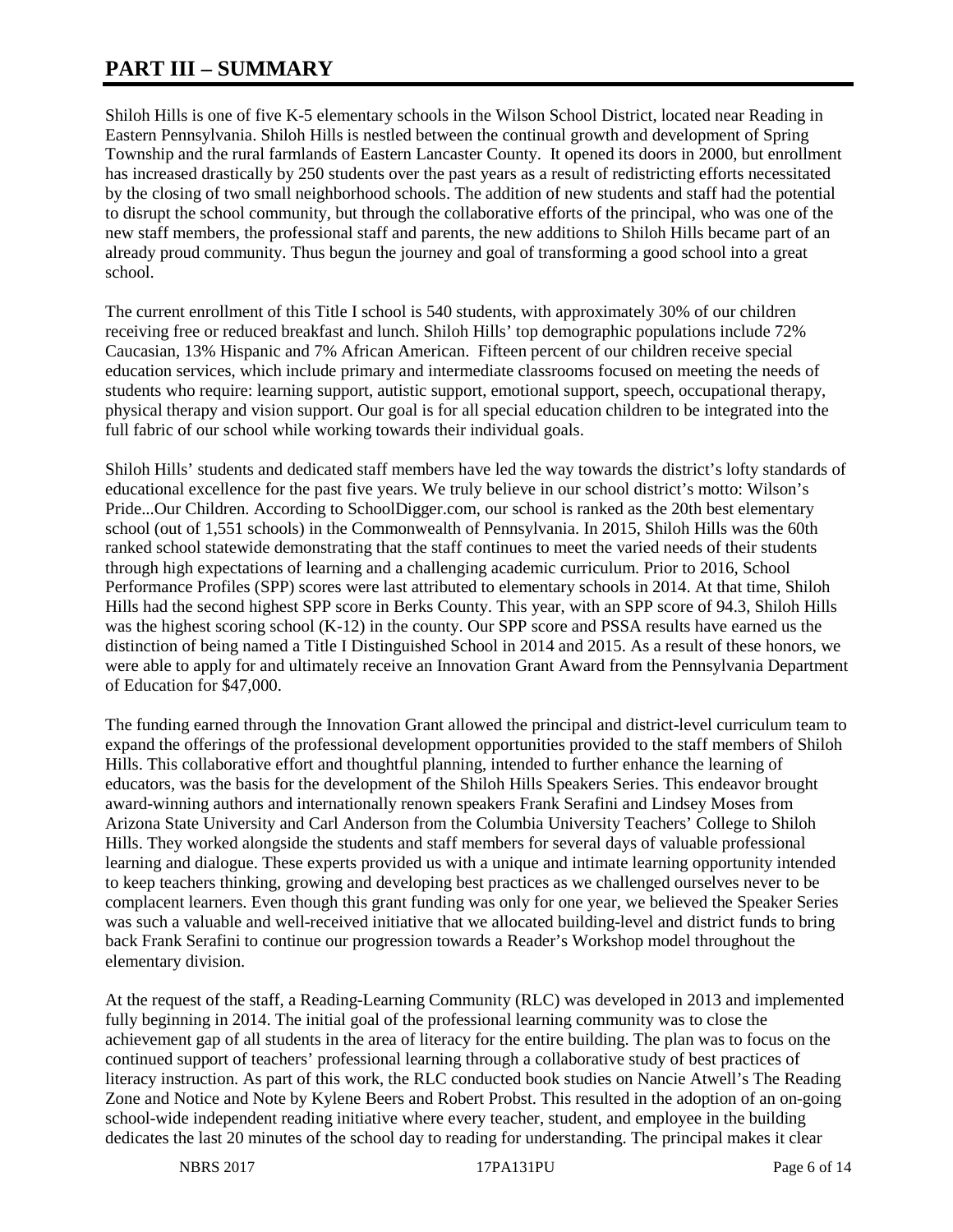that this 20-minute block of time is used for reading, throughout the building every day. This daily commitment has produced a school community that shares a love of reading and understands its importance in creating life-long thinkers and learners. The results of this initiative is evident in the staff, students and scores of Shiloh Hills and continues to this day as a true example of collaborative learning.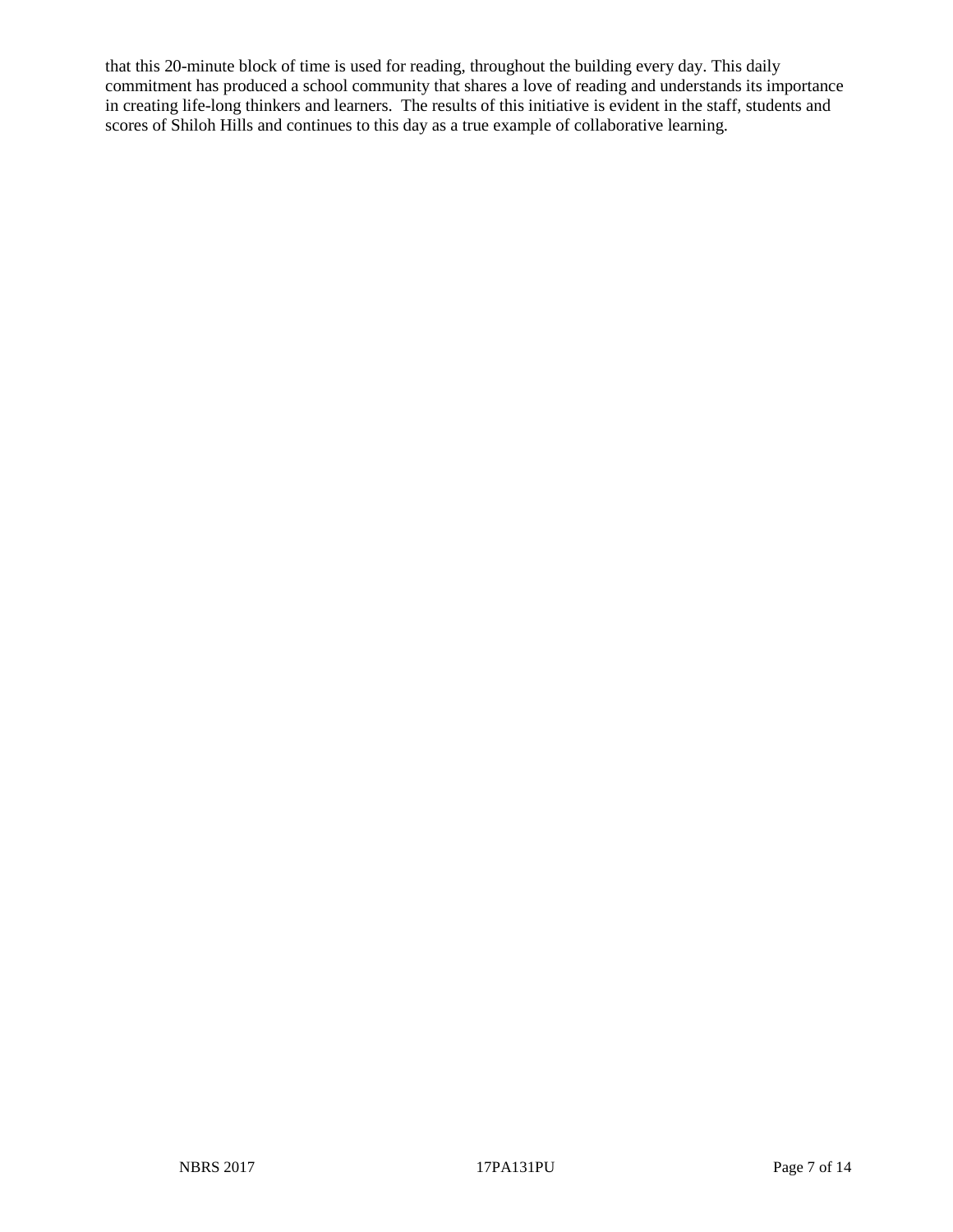# **1. Core Curriculum:**

Shiloh Hills has transformed its core instruction in English language arts (ELA) over the past four years as a direct result of the staff self-starting a Reading & Learning Community (RLC) in 2013. The building now implements a balanced literacy approach to the PA Core Standards using a Reading and Writing Workshop. Instruction Whole group mini-lessons are used to introduce and teach specific skills through targeted strategies to all general and special education students. Teachers then use the rest of the block to work with small-groups, conduct conferences, or work with individual students to further development at their instructional levels. The ELA block includes shared reading or writing, read-a-louds, mentor texts, guided reading, skill/strategy based instruction, book clubs, literature circles, long-term writing partnerships, or other instruction tailored to the specific needs of the individual students in the classroom. Grammar, word study, spelling and other language components are embedded into the reading and writing workshop. In addition to the allotted time for PA Core instruction, all students and teachers have 20 additional minutes dedicated to independent reading for understanding every day.

Literacy does not end in the ELA block; rather it is extended into all other content areas. In mathematics, Shiloh Hills teachers encourage students to read, write and think like mathematicians. The math curriculum is adapted from enVision mathematics and addresses the PA Core Curriculum. After studying the work of Jay McTighe, Performance Tasks were developed by teachers added with all math units to increase the use of math practices across anchors. Teachers differentiate content and practice for their students using a guided math format in primary grade levels. Core teachers in the upper grades have also been trained in the Math Design Collaborative (MDC) and implement cornerstone tasks in inquiry in mathematics.

Our Science curriculum is unpacked and back-mapped from Pennsylvania Standards and Next Generation Science Standards. The curricular team customized the curriculum to implement an inquiry-based 5E curriculum (Engage, Explore, Explain, Elaborate, and Evaluate) for our instruction platform. In science classes, students are learning to read, write and evaluate through the lens of science exploration. For example, one of our writing units addresses force and motion as an example of the cross-curricular connections of ELA and Science. Every student also receives STEM education in a makerspace environment in our unique special entitled Discovery. This course is self created and not associated with Discovery Education.

Social Studies curriculum is written by teachers based on the state standards in civics, government, economics, geography, and history. Units start from "About me and my family" in kindergarten to expand outwardly as grades progress to expand the view to the school, community, state, country, and world. Our social studies curriculum is paired with our writing and reading curriculum so that students are learning to read and write through the lens of history. Grade 5, for example studies the American Revolution as part of their Informational Writing Unit. Each grade also takes a field trip to further enhance the curricular content areas of social studies and science with trips to local businesses, museums, science laboratories, historical sites, and the state capitol. Additional work in civics is a school-wide initiative. To help students better understand their relationships with society and the world, Shiloh Hills has monthly hands-on learning experiences in the school, community, and region including work with Wounded Warriors, Stockings for Soldiers, the Berks County Food Bank, Easter Seals, Girls on the Run, Animal Rescue League and the Alzheimer's Foundation.

### **2. Other Curriculum Areas:**

Our arts program involves music and art for every child a minimum of once a cycle. All students take general music class which can be supplemented with chorus, band, and orchestra. In these courses students explore the state arts standards in a performance based environment. Every student in every grade experiences an opportunity to perform for a live audience in vocal and instrumental music. Students have access to instruments, recorders, classroom percussion and music technology. Art is instructed in a variety of media in our school. Students experience painting, drawing, printmaking, weaving, sculpture and more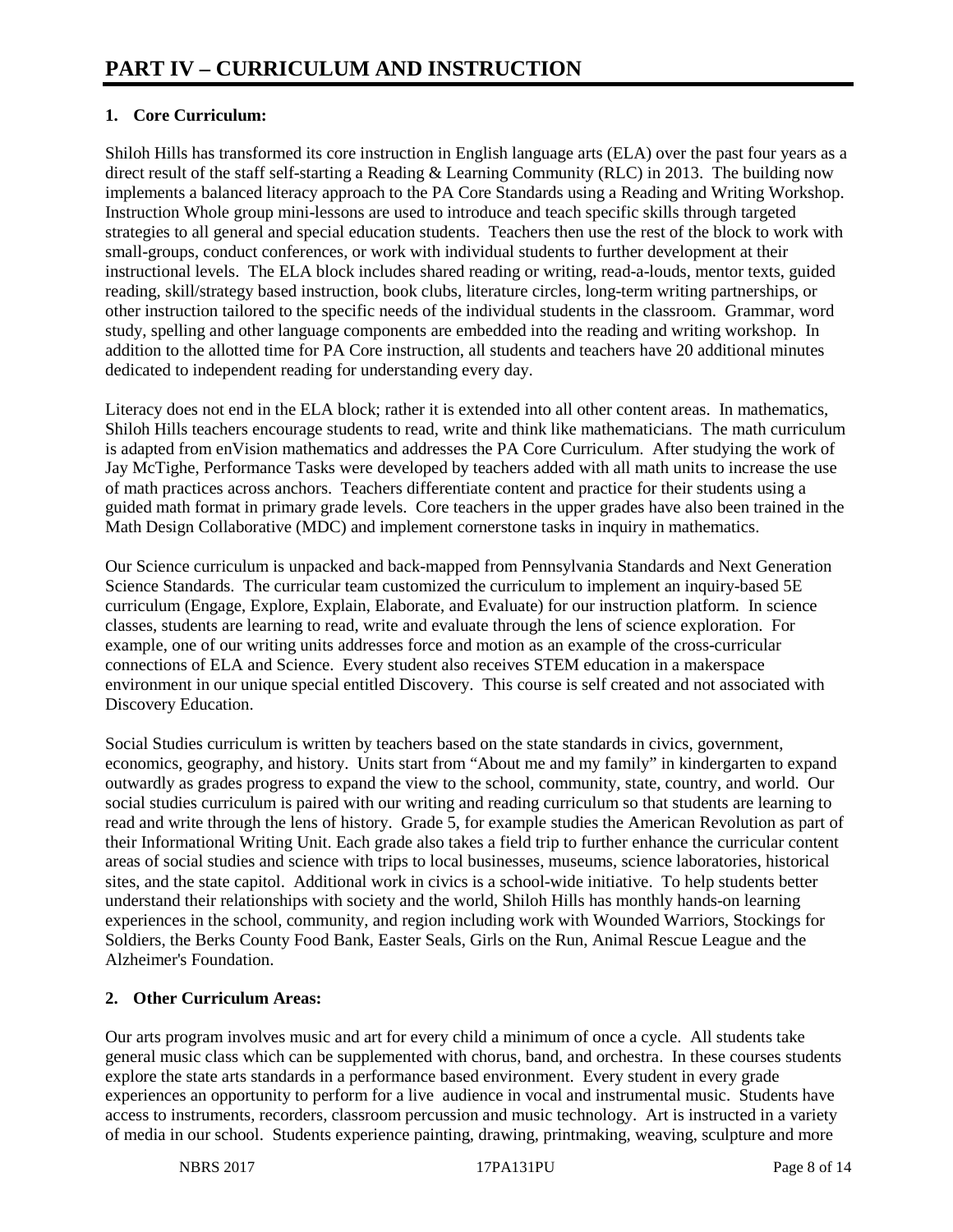with our art curriculum. Whether it is a self-portrait study in each grade level or a class art mural for the building, our students love learning craftsmanship and artistic principles in this course. We feature an all building art show at the end of each year where students all display their portfolios for a public tour. Our arts experiences are extended for our students with artist-in-residence partnerships with local experts in theater, art or music.

Social citizenship, physical education, and guidance are the three components of our student wellness program. All students attend social citizenship and physical education once a cycle while guidance is taught as whole group once a month with small groups weekly. Social citizenship teaches students expectations for social behavior in a school setting. This course was developed by teachers and centers on a hero named "Super Flex" who exhibits a flexible mindset. Throughout the course, Flex meets other characters that he learns to deal with such as Rock Brain, Mean Jean, and other "Unthinkables" or fixed mindset characters. This is a responsive curriculum and can be adapted to meet the need of the school or class during difficult social situations. Additionally this course includes digital safety and digital citizenship components to ensure our students are learning about their cyber footprint. Our physical education department believes that active students are active learners. Our curriculum is written from the state curriculum and extends the amount of time students are physical at school while teaching them functions of balance, coordination, sportsmanship, flexibility, and overall wellness. Our physical education teacher also runs Action Based Learning (ABL) which combines movement with literacy practice as an additional part of the daily kindergarten ritual. We have data to show that ABL has helped our students improve our kindergarten literacy levels. The comprehensive guidance program addresses students' individual needs in academic, PA Career standards, and personal/social wellness and occurs on an individual basis, in small groups, and in classroom whole group lessons. This helps to establish a school environment that values relationships as well as supporting students to help them meet with success as they tackle the demands of the rigorous academic curriculum. On-going communication and collaboration with staff, students, families, and outside resources is an essential component of our school's mission statement and the guidance department.

Technology is imbedded in our teaching practices across the school as we are in a 1:1 computer environment where every child has a Chromebook in grades 2-5 and a Nexus Tablet in Grades K-1. We therefore changed our old "computer" special into something more impactful for students.

"Discovery" is a homegrown course based on the International Society for Technology in Education (ISTE) standards. This Science Technology Engineering and Math (STEM) course is a makerspace place for students to master the 4 C's (Collaboration, Communication, Creativity and Critical Thinking) in an inquiry lab for learning. Students design, create, try, fail, try again and succeed on a range of STEM projects and products. This course is the entry path to our 12-K STEM Academy. This class also teaches technology, digital literacy, and cyber safety.

Finally, our library is staffed with a full-time librarian and a library assistant. Students learn to research and utilize digital media in this course while furthering their overall literacy skills. Our library is used by students, teachers and community members as a true hub of learning. Students attend library as a class regularly while also using the facility for personal reading resources and research whenever needed. Our district won the Library of the Year award in 2016 from the Pennsylvania School Librarians Association (PSLA).

### **3. Instructional Methods, Interventions, and Assessments:**

Shiloh Hills Elementary School builds its instructional beliefs on the basis all teachers are responsible for all students' learning. Teachers of regular education, special education, specialized content (art, music, etc.) and skilled intervention all are involved in PLC's based on best literacy practices for all students. They take joint ownership of data and utilize a group approach to individually programming instruction and intervention for students.

The building completes benchmark assessments with all students three times a year to be able to evaluate the Tier 1 curriculum which must be at least 80% effective in order for interventions to be successful. Fountas and Pinnell, Study Island, Kindergarten specific assessments, and Common Writing On Demands are our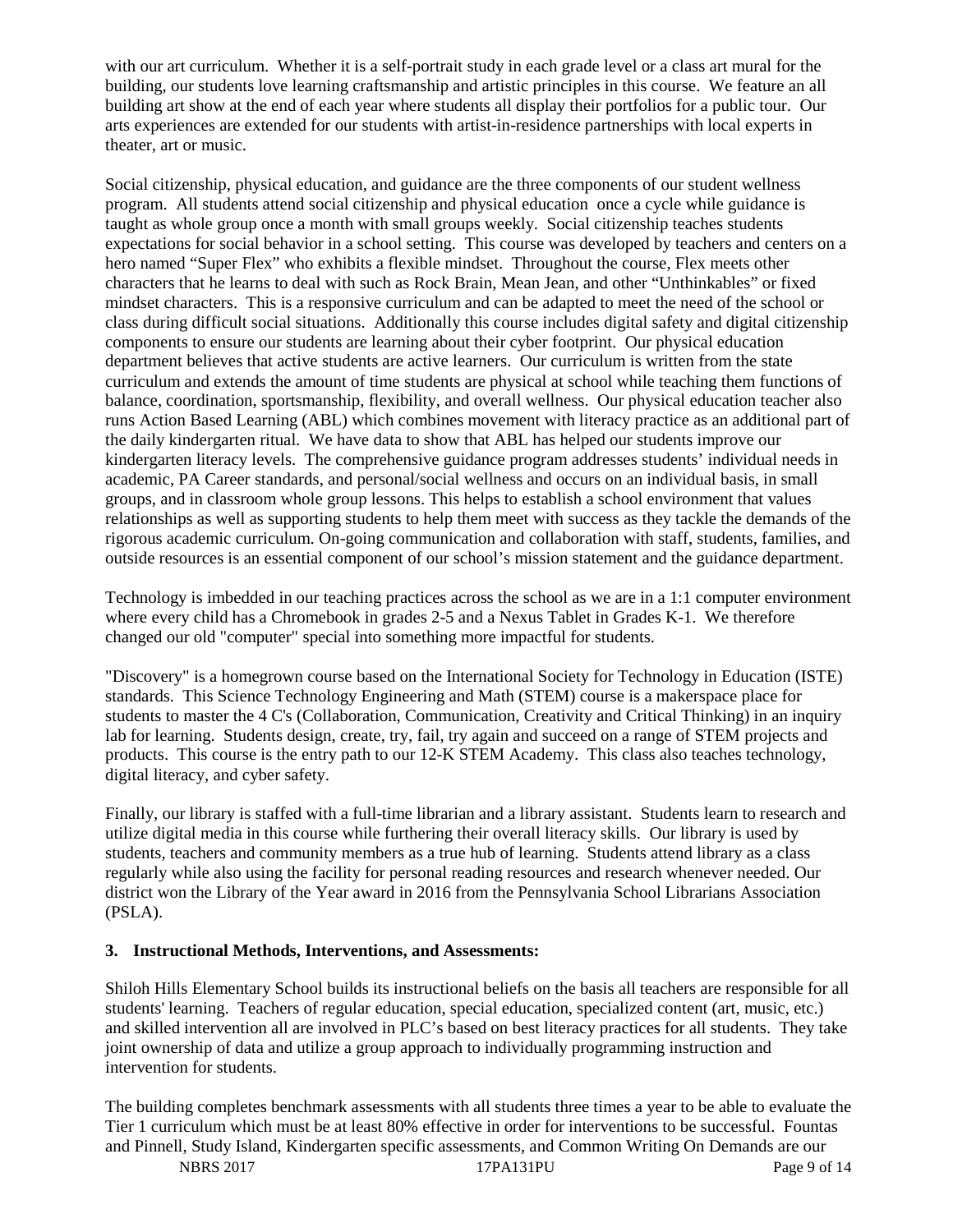benchmark tools that are analyzed. Additionally, anecdotal notes and running records from reading, writing, and math are included in data team meetings. Specials teachers, interventionists, specialists, and administration make up the data team that analyzes data from the entire building on a minimum of a quarterly basis.

Initial benchmark data gives teachers a picture of what all students individually need to be able to be successful in their classrooms. Further support for Tier 1 instruction comes from a specific analysis of individual students reading behaviors that results in professional development targeting specific instructional strategies needed to meet those behaviors. Our Tier 1 instructional environment is flexible on a daily basis, where teachers can cross-group students based on strengths or areas of need in ELA and math. Data are further analyzed to build a plan for tier II and tier III support. Our Tier II model is based on Allington's work and focuses mostly on increasing the overall time students spend reading with focused instructional support. While skill-based groups may be an additional focus of students' programming, our Tier II students are paired with our most qualified specialists for guided time in text with either guided reading or Leveled Literacy Intervention (LLI). Reading Recovery is utilized to remediate the lowest scoring first-grade students, one-on-one by two trained Reading Recovery specialists. Math intervention also occurs with pushin or pull-out support from interventions and can be basic fact practice, or supplemental math instruction in a small group setting.

Tier III students participate in many of the same targeted instructions from Tier II, but the frequency or duration is increased. In addition to the services described earlier, we do offer push-in and pull-out support, or even an alternate curriculum taught by a special education teacher. If an alternate is needed we use Wilson Reading, SRA Reading Mastery, and an alternate math curriculum, or even Verbal Behavior programming for our Non-Verbal students. Regular pull-out and push-in ELL programming is additional support for our non-native English speaking students. The goal of the above interventions is to move students towards performing on grade level with their peers. The students are provided with ample practice and re-teaching opportunities to help ensure mastery of skills and concepts. If there is a ten percent gap in any subgroup, our team does the same as it does for any student who is not at expected grade level. Our teachers meet as a team, determine an intervention plan, execute it and monitor the students progress regularly to ensure success.

Our above level learners also are targeted for support in ELA and math. Classroom libraries are stocked with books at each student's independent level. Reading inventories are completed to ensure book choices are high interest for all students. Our talented and gifted learners are grouped, coached through push-in or pull-out support and at times given access to a different grade-level curriculum to ensure that everyone is being pushed to make a year's worth of growth while being engaged in the classroom. Additional gifted support is provided to students with a content area of strength designated in their IEP.

Shiloh Hills has become highly achieving over the last several years and has recently won the Title One Distinguished Schools award grant two years in a row. We attribute the continued success to our intensive professional development training in best practices in literacy instruction, our strategic approach to intervention and our joint belief that the success of all of our students is all of our responsibility.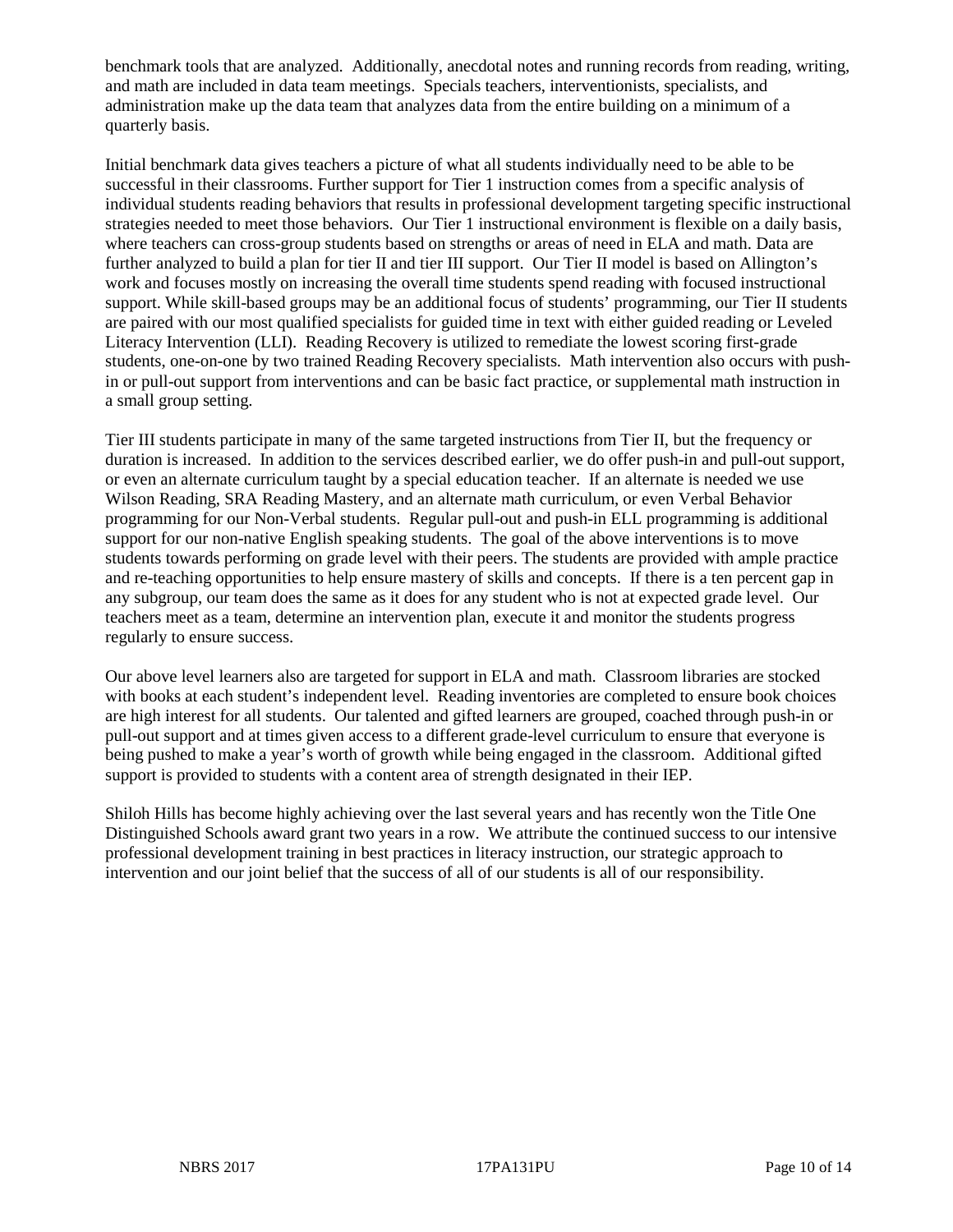## **1. School Climate/Culture:**

Upon entering our building, we want people to feel that this is a special place. The principal stresses the importance of working together to provide a caring, safe, educational environment for the students that is conducive to them learning and growing each day. In order to achieve this goal, all staff members including teachers, instructional assistants, cafeteria employees, custodial staff, and administrative personnel know they play a role in making Shiloh Hills a unique place to learn and to work. The principal has an open-door policy that encourages staff members to stop by and share thoughts, concerns or ideas with him pertaining to the school. Teachers are encouraged to acquire new knowledge, try new techniques and most importantly share with each other. The principal is quick to give credit to the hard-working employees of the building, using the word "We" not "I" when discussing the successes and achievements for which the school has been recognized on a consistent basis.

Through school-wide assemblies, social citizenship classes and small group opportunities with our school counselor, Shiloh Hills students are taught and reminded that they can be leaders in this school community regardless of their grade level. They are equipped with skills to share concerns during class meetings and resolve their differences. Students are recognized at assemblies for their hard work, effort and being a positive citizen in our school community. It is not uncommon for the principal to have children, who have been unable to resolve a dispute, eat lunch together with him in the office. They are given an assignment; interview each other as you eat together in the same room. The purpose of the activity is for the students to get to know each other better. Many times these children find out they have more in common with the other person and can begin to develop a better relationship since they can now discuss shared hobbies and interests. When students are taught expected behaviors and feel that they are a part of a safe community, they are able to reach their highest academic potential.

## **2. Engaging Families and Community:**

In order to promote a strong home-school connection, Shiloh Hills incorporates volunteer opportunities during school, after school and in the evenings. One such program is our Watch DOGS (Dads Of Great Students). Fathers or male figureheads of students spend a day in the school as a positive role model for children and to provide assistance to teachers throughout the building. We have grown the program to have a different Watch DOG in the building most days of the school year. The DOGS most often say that they leave school tired but with a greater understanding of the school environment. Our Parent and Teacher Organization also is a wonderful support to the school for social events, fundraisers and initiative support.

Another way we pull parents in is with workshops that focus on topics such as how to read to and with your child or how to help them comprehend more rigorous text. These workshops are led by our reading specialists and classroom teachers who volunteer their time to build partnerships with parents. Many times, we provide parents who attend these sessions with a book or two to take home in addition to providing them with handouts or digital resources, so they have helpful materials at their fingertips.

To continue building our community outreach, we developed a partnership with Mohn's Hill Church, which is located two miles from school. The church members converted one of the rooms in their social hall into a room filled with books, desks, and other school materials. The reading room at the church provides our students and their parents with another location to go read and discuss literature with guidance from trained adults. Our teachers, reading specialists and principal have volunteered their time to provide church members with professional learning opportunities in order to support their reading initiatives. In addition to school personnel sharing their expertise, Shiloh Hills has provided the church with hundreds of books to enhance their reading room and to show our appreciation for this valuable partnership.

Penn State Berks Campus is located approximately four miles from our school and has been a community partner with Shiloh Hills for the past five years. Education majors who are in their junior year of school are partnered with a Shiloh Hills classroom teacher each semester and work with the experienced educator for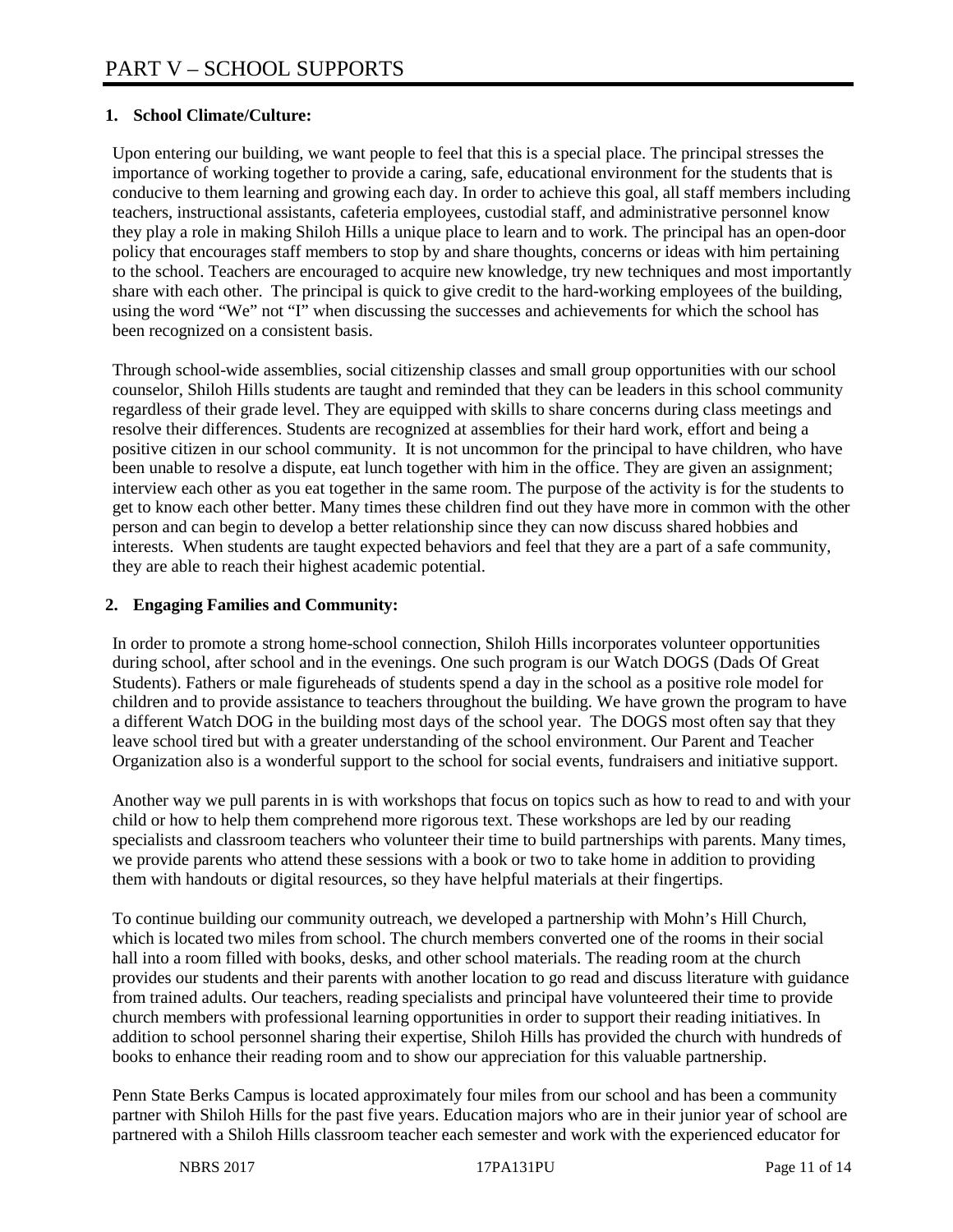at least five hours each week. An average of 15-20 Penn State students participate in this program each semester. The college students gain valuable experience working with our students in small groups, conducting whole-group read alouds and working with individual students. This partnership was developed to provide our teachers with additional support in their classrooms but also as a way for experienced teachers to help prepare future educators for the challenges that await them upon graduating from college.

#### **3. Professional Development:**

While Shiloh Hills students have achieved at a consistently high level, the principal and teachers believe they must always be learning and growing to meet the ever-changing needs of our learners. Our professional development (PD) is based on five pillars that are central to student success: 1) A commitment to ALL students and their learning, 2) Mastering content and pedagogy, 3) Managing and monitoring student learning, 4) Systematically examining teacher practice, and 5) Working collaboratively as part of a learning community. The more teachers learn in these areas, the more our students will succeed.

In order to grow in the aforementioned areas, our teachers are always looking for specific trainings locally or regionally, that will help us grow. We have had teachers selected for summer institutes at Columbia University's Teachers College, Reading Recovery training, Intermediate Unit workshops, and various other programs. Teachers return to our school to bring the learning to the greater community. In addition to staff resources, we have received grants that have allowed us to bring in nationally renowned partners to work with our teachers and students during active school labs. We maximize all available time by using districtwide PD, early dismissals, monthly faculty meetings, preparation periods and before and after school options to offer sessions that meet the needs of our Learning Community.

Our plan for staff learning is not haphazard, but rather based on data analysis and goal setting. Research shows the importance of a child's ability to read on level by third grade, but our data showed some of our diverse learns were missing the mark. Our previously mentioned Reading-Learning Community (RLC) is an example of a long term building goal tied to our district pillars surrounding a commitment to all students and their learning with teachers mastering their content and pedagogy in reading. Our RLC set the goal of closing the achievement gap in reading and have dedicated over three years of research, learning and practice to our initiative. The results speak for themselves in the work of our students continually improving. Our reading levels and state based tests are continually on the rise and the achievement gap is closing and our teachers are increasingly confident in their skills of teaching Reading.

### **4. School Leadership:**

The principal has a strong belief in servant leadership and believes that a learner-centered school fosters an environment of shared responsibility for all students and adults at Shiloh Hills. The staff and students work hard towards our common high academic and behavioral standards for all students, and the successes and achievements for which the school has been recognized on a consistent basis are shared by everyone.

The shared-leadership is evident in the structure of the school. The principal supports the work of the formal and informal teacher leaders of the school. A staff leader, intervention specialist, and reading specialists work with staff on identifying short and long term academic, behavioral or climate goals for the building and or grade level. Through regular collaborative efforts, the team works on developing an implementation plan that includes accountability measures. Goals that are reached are celebrated by the entire school community, and if things fall short, the plan is redesigned.

The staff holds joint ownership of all students and their learning. The success of students who receive special education, english language learning, gifted or intervention support belongs to everyone, not just the specialist servicing that child. This is evidenced by how the extra 20 minute reading for understanding block is staffed. All staff are assigned to a rotating room or student who is in need of support of their reading during this time. They have been trained in comprehension strategies and are paired with a student based on the relationship they have with the child. Thus, the art teacher could work with a great art student who is struggling with metacognition, a custodian could pair with a student from their neighborhood, or a student who is back on track would read with the principal. This happens without fail, every day, with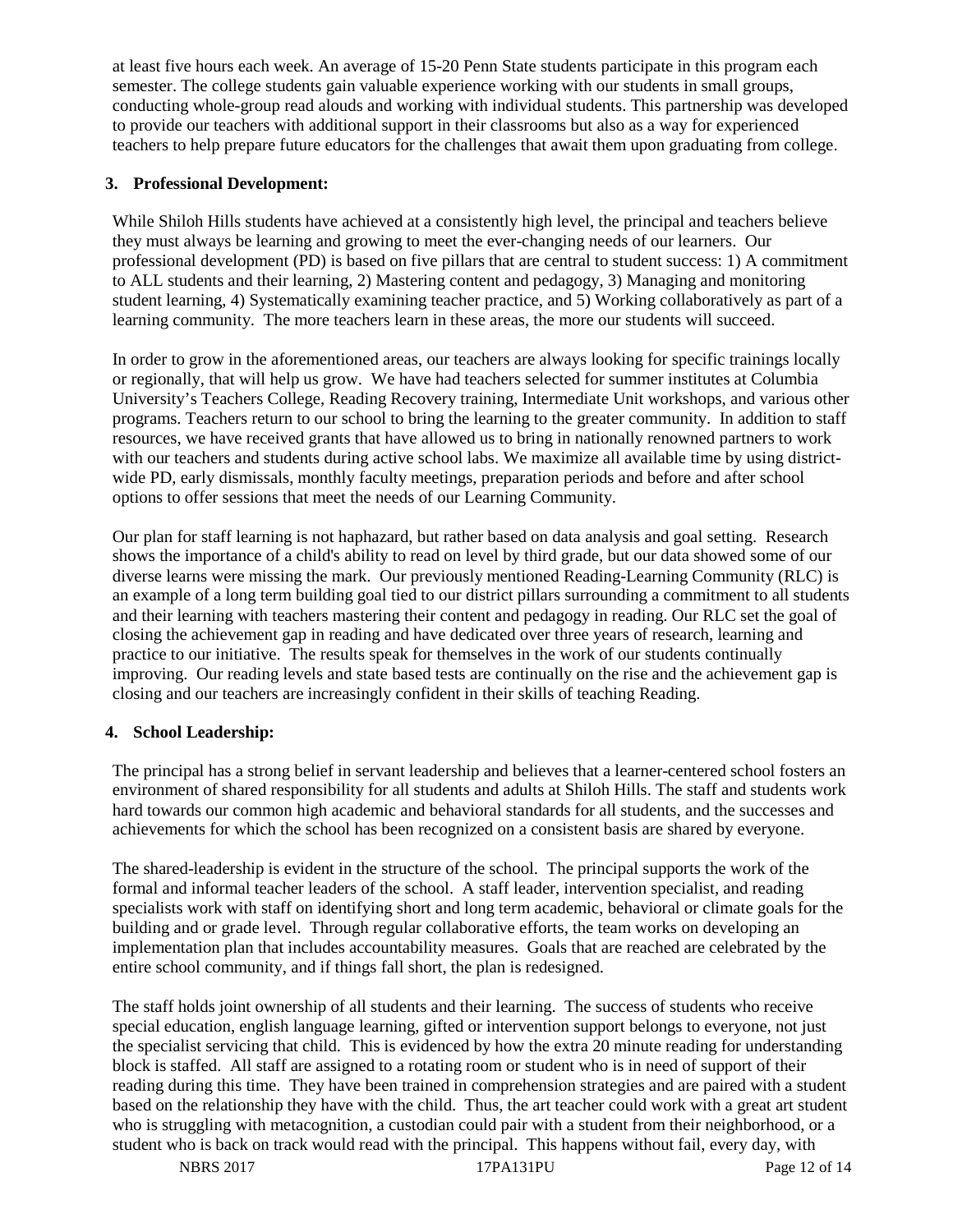every staff member and every student, for the entire year.

Upon entering our building, we want people to feel that this is a special place where all students can learn. The principal stresses the importance of working together to provide a caring, safe, educational environment for the students that is conducive to them learning and growing each day. In order to achieve this goal, all staff members including teachers, instructional assistants, cafeteria employees and custodial staff know they play a role in making Shiloh Hills a unique place to learn and to work. The success of our school is the direct result of this team approach to learning and accountability.